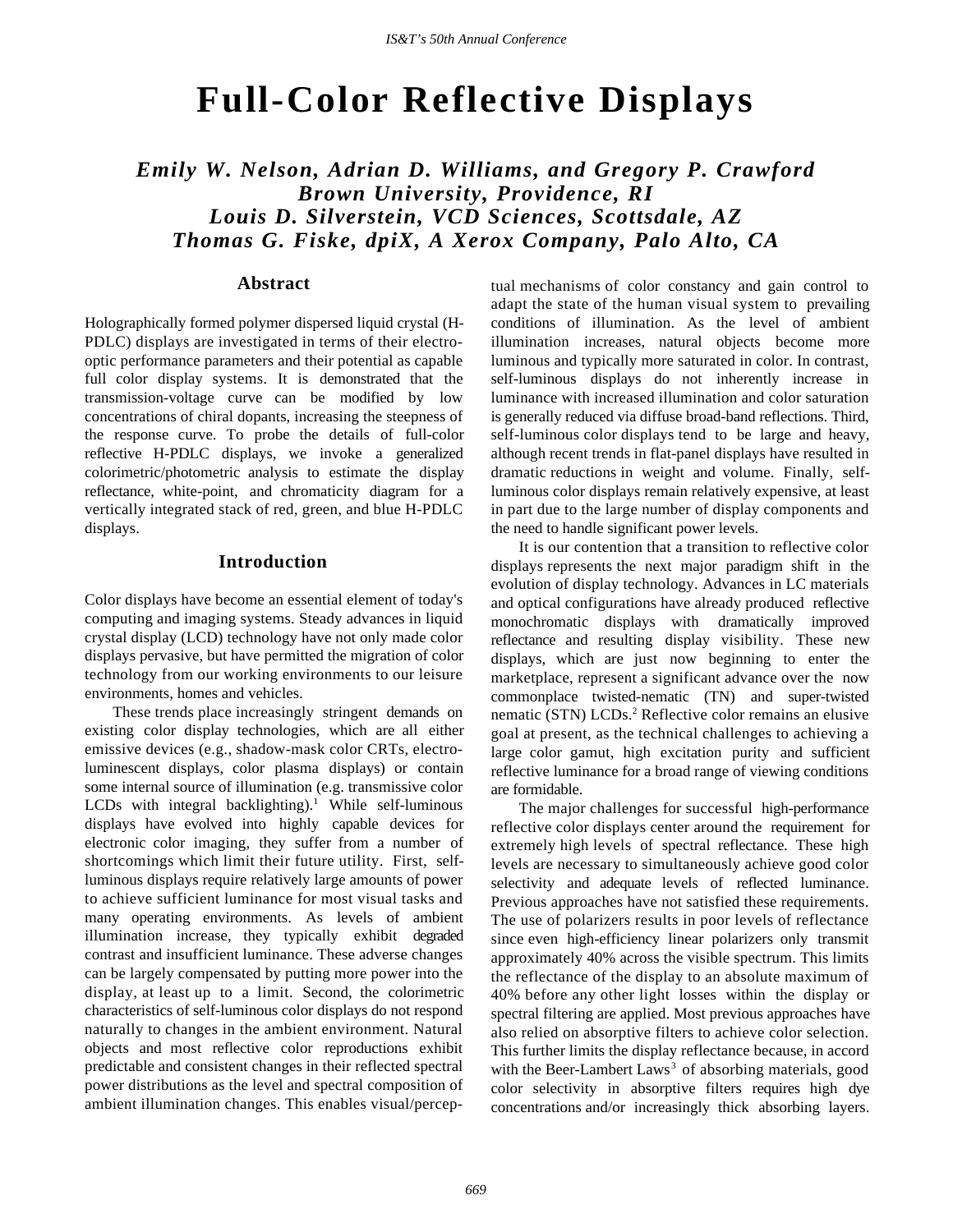High absorbance results in low transmission and, since reflected light must pass through the color filters twice, leads to very low reflectance. Additionally, spatial color synthesis, which is by far the predominant approach to synthesizing color in electronic displays, $3$  cannot be used successfully in reflective displays since only a fraction of the available display substrate (typically 1/3) is devoted to each primary color component. Thus, the methods for synthesizing color which have proven so successful in transmissive active-matrix color  $LCDs<sub>1</sub><sup>4</sup>$  which rely on integral linear polarizers, absorptive color filters and spatial patterning of filter mosaics, are not suitable for color reflective displays. Typical photopic transmission of fullcolor TN displays is in the range of 3 - 5%, while these configurations result in a photopic reflectance of approximately 1 - 1.5% due to additional double-pass losses. Unlike self luminous color displays where light losses can be compensated by an increase in power to the device or internal illumination source, reflective color displays must provide good color selectivity while making highly efficient use of the available ambient illumination.

This paper focuses on holographically formed PDLC materials for reflective color applications. These materials have promise for high performance reflective displays because of their reflection capability and tunable reflection peaks. Results on the electro-optic performance parameters of H-PDLC are presented and modeling of H-PDLC in fullcolor configurations.

### **Experiment**

Polymer dispersions were fabricated out of EM Industries PN393 series photopolymer and TL205 liquid crystal which have been optimized for high performance displays. Both conventional light scattering based PDLCs were fabricated along with those formed holographically. The conventional PDLC materials are fabricated using standard UV curing techniques, while those formed holographically require an additional visible photoinitiator and coinitiator. The visible photoinitiator used in this study was H-NU 470 from *Spectra Group Limited*. The mixture was sandwiched between two pieces of ITO conducting glass substrates and maintained at 10-12 mm cell gap. The samples were exposed to an expanded argon-ion laser beam (488 nm). A mirror was placed behind the sample to establish constructive and destructive interference within the sample to form the volume hologram.

A conventional PDLC device is schematically shown in Figure 1. After the liquid crystal and reactive monomer form a homogeneous solution, UV radiation initiates the polymerization process resulting in the liquid crystal phase separating out into droplets. In the zero-voltage state, the symmetry axis of the droplets is randomly oriented and there is a mismatch in the index of refraction between the surrounding polymer and liquid crystal droplets. This

condition results in a strongly light scattering (opaque) appearance. By matching the ordinary refractive index of the liquid crystal, n<sub>o</sub>, with that of the surrounding polymer matrix,  $n_p$ , a transparent condition is achieved when a sufficient voltage is applied to reorient the liquid crystal droplets (see Figure 1).



*Figure 1: Conceptual illustration of a conventional PDLC. In the zero-voltage state the pixel is strongly light scattering (opaque). When a sufficient voltage is applied, the index matching condition results in a highly transparent condition.*

The transmission curve as a function of electric field for the conventional PDLC is presented in Figure 2. Notice that the electric field required to switch the sample to the transparent state is less than 1 V/mm. The droplets sizes for the PN393-TL205 system are typically on the order of 1-2 mm in diameter. The transient response time is typically between 5-40 ms which strongly depends on the applied voltage and morphology of the liquid crystal-polymer dispersion (i.e. rate of cure and liquid crystal-polymer formulation). For direct-view applications, the contrast ratio is between 5-10:1 and the photopic reflectance is 12-15%. Both of these parameters strongly depend on the cell gap, and the values quoted above are achievable for cell gaps in the 8-12 µm range. Absorptive dichroic dyes have also be used to improve contrast<sup>5</sup>. Commercially available passive light shaping elements<sup>6</sup> have been implemented into PDLC displays to improve brightness. There is probably no clear pathway to a high performance color reflective display using conventional PDLC technology. With reasonable switching voltages that are compatible with off-the-shelf display drive circuitry, conventional PDLC materials are more appropriately poised for monochrome applications.

A more recent application of PDLC materials are those that are photopolymerized in visible light using holographic techniques. In this application, the liquid crystal droplets can be selectively phase separated out into planes as shown in Figure 3. The spacing of the planes is governed by the wavelength of visible light used to perform the photopolymerization. The optical interference of this multilayer, periodic structure reflects the Bragg wavelength in the zero-voltage state and transmits the rest. In the applied voltage state, the ordinary refractive index of the liquid crystal,  $n_o$ , matches that of the surrounding polymer,  $n_p$ , so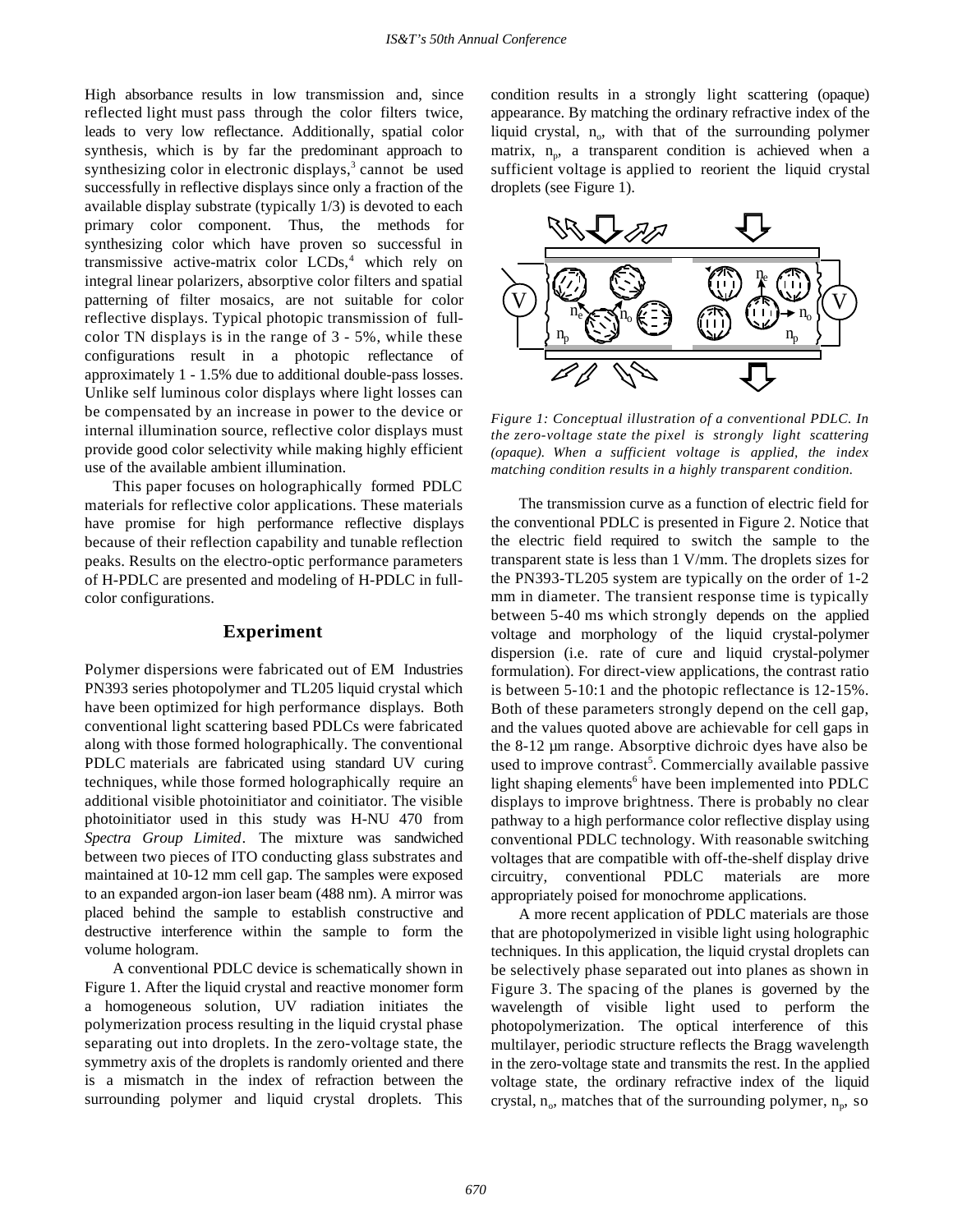that the gradient in the refractive index vanishes; therefore the sample is optically homogeneous and transparent.



*Figure 2: Transmission versus electric field for a conventional PDLC display with a 15 µm cell gap.*



*Figure 3: Conceptual illustration of a holographically formed H-PDLC display. In the zero-voltage state the display is Bragg reflecting and in the applied voltage state the materials becomes transparent.*

The reflection curve as a function of electric field for the H-PDLC is presented in Figure 4. Notice that the electric field required to switch the H-PDLC sample to the transparent state is noticeably larger than the voltages needed to switch the conventional PDLC in Figure 2. The underlying reason for this phenomena can be largely attributed to the smaller droplet sizes in the H-PDLC systems. The switching threshold field has been shown to be strongly correlated to droplet size and its aspect ratio. Please note that the conventional PDLC display data plotted in Figure 2 was recorded in a transmission experiment while the H-PDLC data in Figure 4 was recorded in reflection. Here we are only comparing the drive voltages between Figure 2 and 4.

The reflection wavelength of the H-PDLC was recorded at  $\lambda$ ~475 nm with a width at half maximum of approximately 25 nm. The grating was formed with an argon ion laser at  $\lambda$ =488 nm and the difference between the measured reflection peak and the formation wavelength is believed to be due to shrinkage during the curing process. This small discrepancy was also reported by Bunning and

coworkers.7 For normally incident light, the films are governed by the Bragg Condition,  $\lambda = 2$  *n d*, where *d* is the grating spacing and n is the average index of refraction. For our measured λ=475 nm and taking *n*~1.55, the d spacing is roughly 153 nm. This d spacing is consistent with our initial electron microscope experiments. The reflection efficiency for the samples plotted in Figure 4 is ~70%.



*Figure 4: The reflection curve as a function of electric field for H-PDLC samples. The chiral dopant has a strong influence on the steepness of the curve.*

The steepness of the reflection curve in Figure 4 is important for simple passive matrix driving schemes. By doping the H-PDLC with a chiral additive, the transmission curve can be modified as shown in Figure 4. Another way to modify the transmission curve is by doping the H-PDLC with surfactants. This technique also reduces drive voltages. Surfactants reduce the interaction energies between the liquid crystal and the polymer binder.<sup>9</sup>

### **Full-Color Reflective Displays**

The photopolymerization for all of the above measurements was carried out at  $\lambda$ =488 nm using an argon-ion laser. Experiments are currently underway to fabricate reflecting panels in the green and the red. This can be most conveniently done by changing the laser and photoinitator, or by fabricating Bragg layers at slanted orientations.10 A full color display can be fabricated by stacking three red, green, and blue reflecting H-PDLC displays as shown in Figure 5.

We have used an adaptation of a previously developed model of display visibility to estimate the reflectance requirements for a high performance reflective color display.10 This model predicts the visibility of displayed information as a function of spatial frequency, maximum and minimum levels of emitted display luminance, maximum and minimum levels of display reflectance, display contrast polarity, incident ambient illumination, and the adaptation luminance present in the dominant forwardfield-of-view.<sup>12</sup> As a point of departure for our visibility modeling, we assume that a reflective color display for imaging applications should at a minimum achieve VGA resolution (approximately 15 cycles-per-degree maximum spatial frequency at a nominal 50 cm viewing distance) and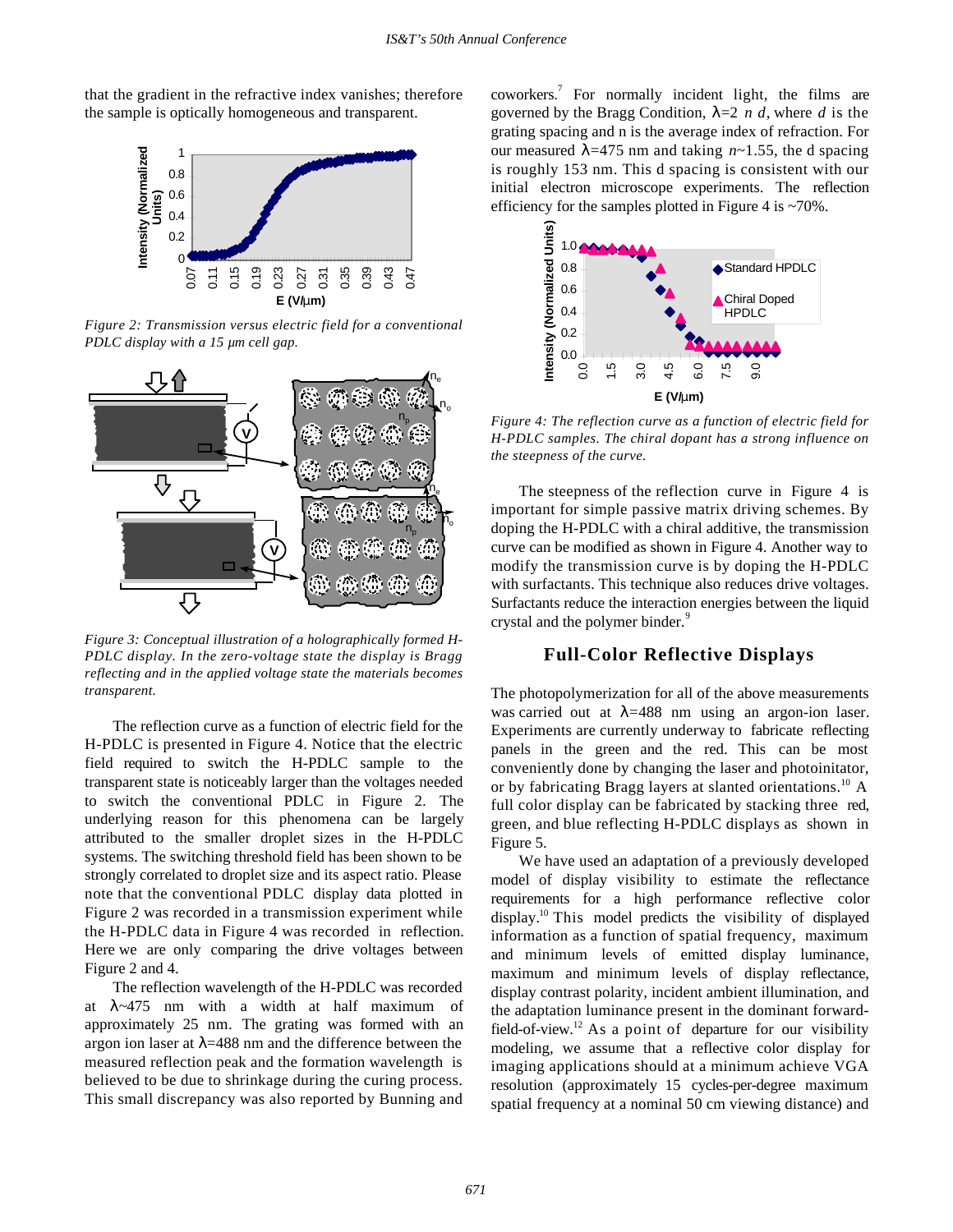color performance equal to or exceeding that of a shadowmask CRT or active-matrix color LCD. In addition, the display must be capable of operating in ambient environments ranging from typical indoor office illumination to the higher levels present in bright outdoor conditions. Considering these parameters, we have estimated that a successful high-performance reflective color display must achieve a minimum photopically-weighted peak-white reflectance of approximately 40%.<sup>3</sup>

This approach has many advantages over spatially synthesized color schemes typically used in emissive displays. The resolution and brightness is not compromised by vertically stacking the panels as compared to spatial color synthesis. There are however disadvantages associated with vertical integration of three panels to achieve full color that must be overcome: (1) alignment and plate-to-plate registration issues; (2) parallax issues; and (3) drive circuitry. Many of these issues are currently under investigation and at this point do not seem insurmountable.



*Figure 5. Basic Configuration of full-color H-PDLC display.*

In the results presented here, we use a spectral power distribution (SPD) for a standard D50 illuminant and have optimized the spectral reflectance functions (SRFs) to achieve the best combination of color primary dominant wavelength and excitation purity, photopically-weightedpeak-white-reflectance, and balanced white point for the configuration in Figure 5. A complete 4 by 4 propagation matrix approach is employed.<sup>11</sup> Figure  $6(a)$  shows the SRFs for an optimized three-primary H-PDLC reflective color display. Figure 6(b) illustrates the colorimetric capability of the modeled H-PDLC display.

The gamut of a typical high-performance color CRT monitor with P22 phosphors is shown as a reference. It can be seen from these results that with proper optimization the H-PDLC display can achieve color performance significantly exceeding that of a color CRT with P22 phosphors. The photopic peak-white reflectance of this H-PDLC configuration is estimated at approximately 34%.



*Figure 6. Optimized spectral reflectance functions (a) and resulting color gamut for a modeled, three primary H-PDLC reflective color display (b).*

As discussed in a previous publication, our display visibility modeling indicated that a successful highperformance reflective color display which can be used in a broad range of viewing environments must achieve a minimum photopically-weighted peak-white reflectance of approximately 40%. The modeled H-PDLC configurations presented above did not achieve this level of reflectance, but they certainly came close. In theory the Bragg reflection of an H-PDLC layer can be increased to approach 100%, yielding significantly higher peak-white photopic reflectance. However, in practice this would be difficult to achieve given the large number of Bragg reflecting unit-cell planes required with the nominal refractive index difference between available liquid crystal and photo-polymer materials. Increasing the full-width-at-half-maximum